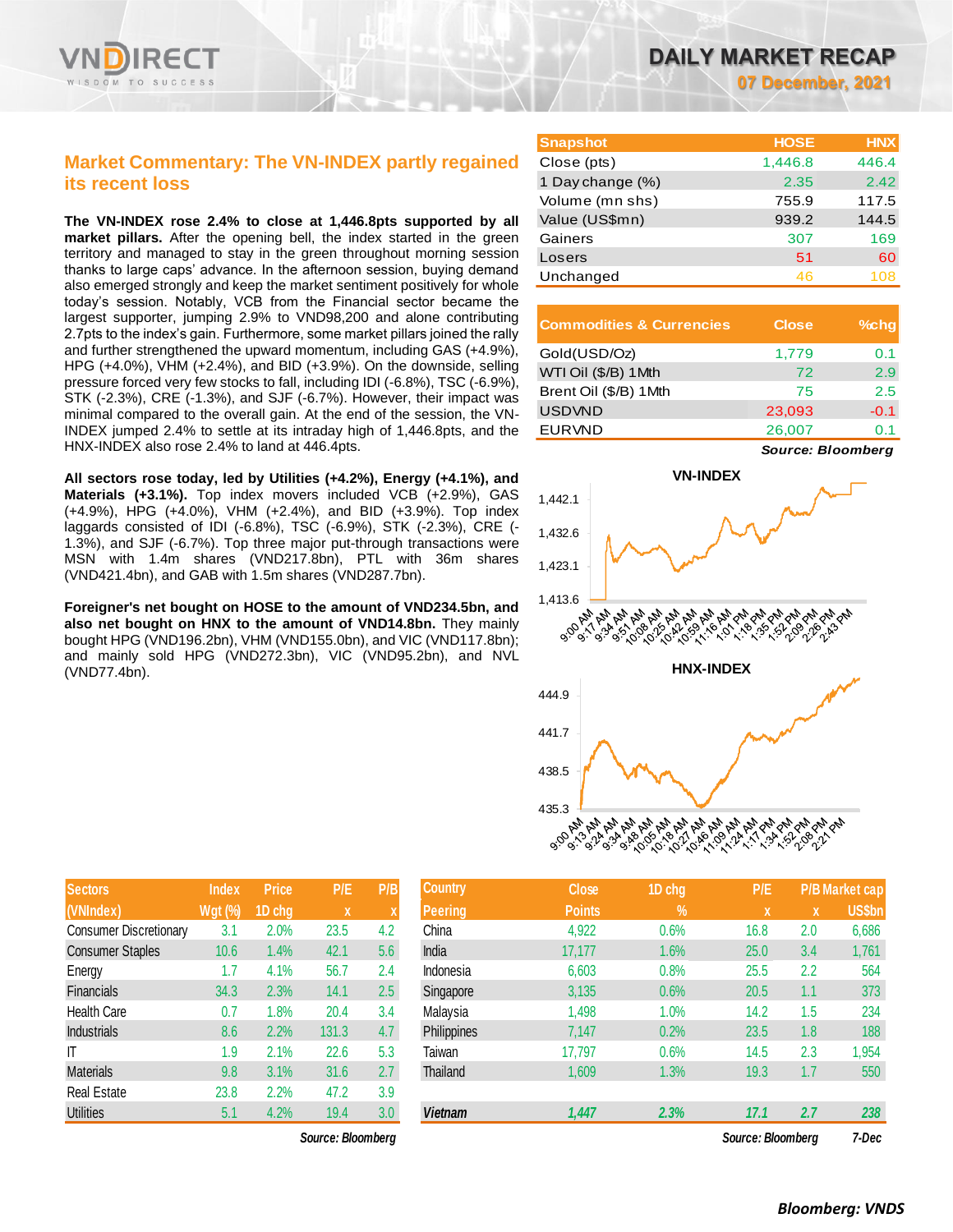

# **Market News**

## **Shanghai crude oil futures close higher**

Crude oil futures closed higher Tuesday in daytime trading on the Shanghai International Energy Exchange. The most active crude oil contract for January 2022 delivery went up 12.9 yuan (about US\$2) to close at 463.8 yuan a barrel. The total trading volume for 10 listed crude oil futures contracts on the exchange was 208,253 lots, with a turnover of about 95bn yuan. China launched the crude oil futures trading, which is open to overseas investment, in March 2018. *(Bloomberg)*

### **Gap between domestic and global gold prices hits record high**

On Monday, while the gold price in the world market stayed unchanged against the previous week, the domestic price of the metal kept rising significantly, thus widening the international and domestic price gap to VND12.3m per tael. The world gold price on Monday was stable at around US\$1,780 per ounce. If including taxes and fees, a gold tael was equal to VND49.2m. The international price plummeted last week amid the strong rise of the greenback and US Treasury bond yields. Experts believe that concerns over the US Fed's new action with monetary policy also caused the gold price to decrease. However, gold prices in the domestic market were listed at VND61.5m per tael on Monday, up some VND500,000 against late last week. On Monday, gold bars were traded by SJC Jewellery Co at VND61.5m per tael for selling and VND60.8m for buying, up VND400,000 against last Friday. This was the fourth consecutive gaining session of SJC gold bars since the middle of last week to date, lifting the total rise of the metal to nearly VND1m per tael. Phu Nhuan Jewelry Joint Stock Company (PNJ) increased the gold price for the fifth consecutive session on Monday after many days of decline in the second half of November. The company listed buying price at VND60.7m per tael and VND61.4m for selling price, up VND500,000 and VND400,000 against the end of last week, respectively. The prices were the highest levels that PNJ listed with gold bars in the past two weeks. Domestic prices were usually higher than the world prices in previous years, but the price gap was no more than 10%. So the current more than 20% is a surprise. Analysts attribute the unexpected rise to short supply and high demand for hoarding gold as an asset in the domestic market. *(Vietnamnet.vn)*

## **Coverage Universe Update**

### **Petrovietnam Technical Services Corporation (PVS) - Update - ADD (+32.1%)**

### **Stronger M&C business in FY22F**

### **Solid FSO/FPSO affiliates income to be a pedestal for PVS's 2021 results**

Though 9M21 revenue dropped 34.5% yoy to VND9,651bn and G&A expenses surged 60% yoy, PVS just posted a 9.9% yoy decline in 9M21 NP to VND518bn thanks to a surge in FSO/FPSO affiliates income (+306% yoy to VND506bn). Following the strong oil price, we believe PVS to award extension contracts for its FSO/FPSO (Lam Son, Ruby), ensuring high-quality income for the company in coming years. For 2021F, we forecast NP to grow 16% yoy on the back of: (1) solid contribution from FSO/FPSO joint ventures, and (2) the recovery in all core businesses in 4Q21F, particularly Mechanics and Construction (M&C) segment when the pandemic is gradually controlled and PVS accelerates to recognise revenue from new projects.

### **M&C segment to strongly rebound in 2022**

After a lackluster performance in 2021 as major projects have passed their peak seasons, we see stronger M&C segment in FY22F thanks to: (1) the newly awarded contract in Gallaf Batch 3 project, and (2) tapping into renewable projects to diversify M&C activity with a signing for Preferred Supplier Agreement (PSA) for two offshore substations including jacket foundations of Hai Long wind farm in Taiwan. Besides, we expect Block B – O Mon giant project to have final investment decision (FID) in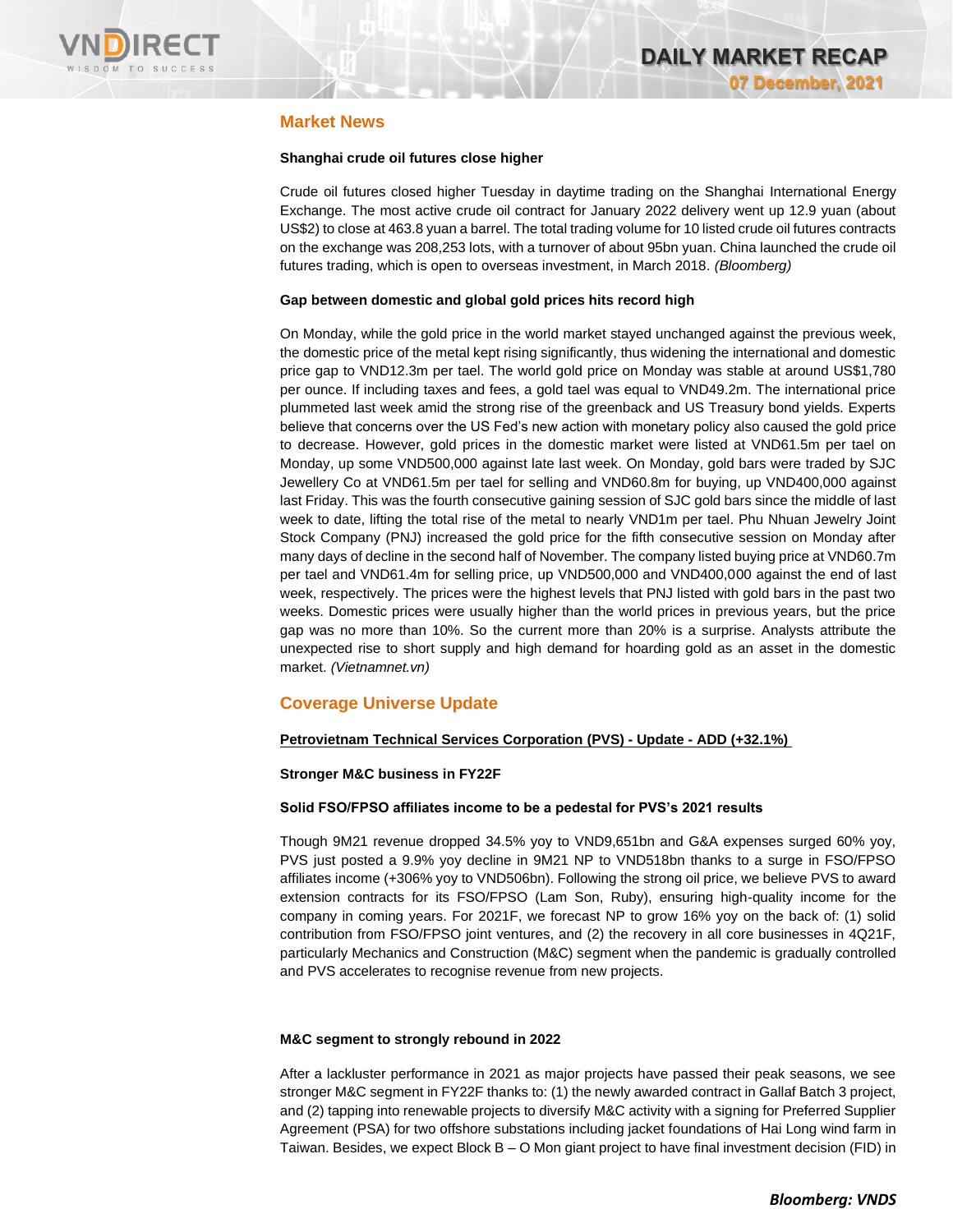

**DAILY MARKET RECAP 07 December, 2021**

1H21F, setting the stage for this project to kick off in 2H22F. With a total capex for field development and pipeline projects of US\$6.7bn and US\$1.3bn, respectively, we estimate this project implies huge potential backlog for PVS.

#### **FY22-23F net profit to achieve a CAGR of 23.9%**

We cut FY21F EPS forecast by 6.5% to reflect lower-than-expect workload across all segments in 9M21 due to Delta outbreak. However, given the strong oil price rally, we still believe in PVS's positive outlook with a net profit CAGR of 23.9% in FY22-23F, driven by: (1) strong oil price could trigger a day rate upward revision, (2) the improving prospect of M&C business from 2022.

#### **Reiterated ADD with a slightly higher TP of VND31,200**

Our TP is based on an equal weighting of DCF valuation and the target FY22F P/E of 15.4x. Rerating catalyst is the recovery of current oil price. Downside risks come from lower-than-expected oil price and further delays in projects award.

Read the full report[: HERE](https://nhanha-public-api.vndirect.com.vn/click/OGE0ODlmZDA3ODBmMjMzZDAxNzgwZmU1YWI2ZTAwMDU=/YmZjNmNlODY5NjhjNGVjZjk1ODQwOTRkODYxYjAwMGQ=/bfc6ce86968c4ecf9584094d861b000d-PVS_Update_20211207.pdf/cmVzZWFyY2hAdm5kaXJlY3QuY29tLnZu/Mzg2Nzc=)

## **Notable Corporate Events**

**Minh Phu Seafood Corporation (MPC VN, Upcom) - Dividend payment:** MPC has announced 10 Dec to be the record date for paying the 2020 cash dividend of VND2,000/share. The payment will be made on 30 Dec. *(Ndh.vn)*

*<To be continued>*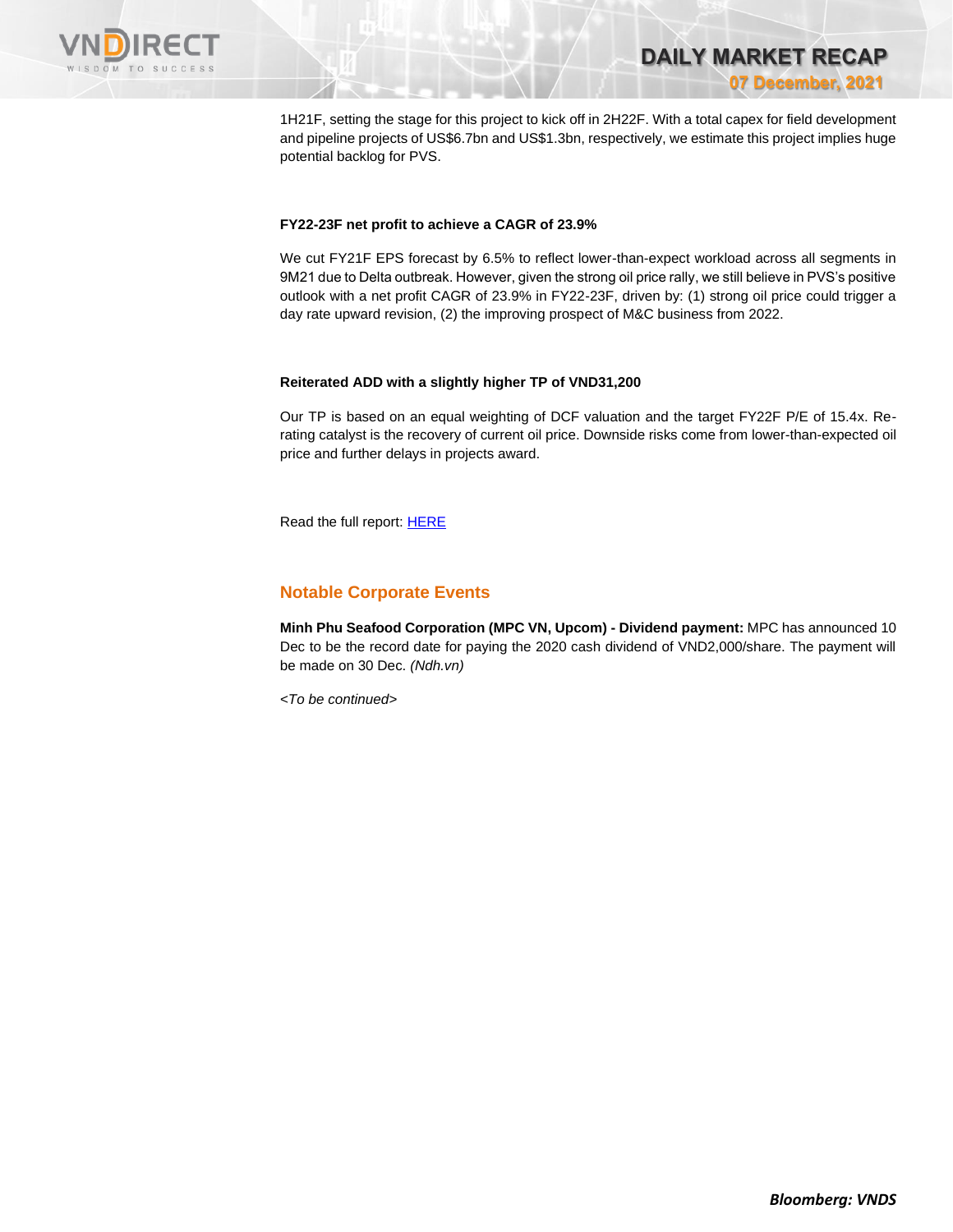

# **COVERAGE SUMMARY**

| <b>Ticker</b>           | <b>Close price</b> | <b>Adjusted target</b> | <b>Dividend yield</b> | <b>Upside</b> | <b>Recommendation</b> | <b>Latest report</b> |
|-------------------------|--------------------|------------------------|-----------------------|---------------|-----------------------|----------------------|
|                         |                    | price                  |                       |               |                       |                      |
| ACB                     | 32,950             | 41,800                 | 0.0%                  | 26.9%         | <b>ADD</b>            | Link                 |
| <b>ACV</b>              | 80,000             | 86,400                 | 0.0%                  | 8.0%          | ADD                   | Link                 |
| <b>CRE</b>              | 37,000             | 36,100                 | 2.7%                  | 0.2%          | ADD                   | Link                 |
| <b>CTG</b>              | 32,700             | 41,700                 | 0.0%                  | 27.5%         | <b>ADD</b>            | Link                 |
| $\overline{\text{DBC}}$ | 75,200             | 64,000                 | 2.0%                  | $-12.9%$      | <b>ADD</b>            | Link                 |
| <b>DPM</b>              | 47,300             | 24,100                 | 2.9%                  | $-46.1%$      | <b>ADD</b>            | $Link$               |
| <b>DRC</b>              | 33,950             | 25,500                 | 2.9%                  | $-21.9%$      | ADD                   | Link                 |
| <b>FPT</b>              | 96,000             | 118,500                | 2.1%                  | 25.5%         | <b>ADD</b>            | Link                 |
| GAS                     | 96,500             | 130,800                | 3.7%                  | 39.3%         | <b>ADD</b>            | Link                 |
| <b>GMD</b>              | 48,000             | 52,700                 | 3.5%                  | 13.3%         | <b>HOLD</b>           | Link                 |
| <b>HDG</b>              | 76,300             | 50,300                 | 1.5%                  | $-32.6%$      | ADD                   | Link                 |
| <b>HPG</b>              | 47,600             | 68,500                 | 0.7%                  | 44.6%         | <b>ADD</b>            | Link                 |
| <b>KBC</b>              | 50,900             | 57,500                 | 1.0%                  | 13.9%         | ADD                   | Link                 |
| <b>KDC</b>              | 56,200             | 69,800                 | 2.9%                  | 27.1%         | <b>ADD</b>            | Link                 |
| <b>KDH</b>              | 45,300             | 54,800                 | 1.1%                  | 22.1%         | <b>ADD</b>            | Link                 |
| <b>LPB</b>              | 20,950             | 25,700                 | 0.0%                  | 22.7%         | <b>HOLD</b>           | Link                 |
| <b>MBB</b>              | 28,150             | 34,500                 | 0.0%                  | 22.6%         | <b>ADD</b>            | Link                 |
| MML                     | 86,800             | 81,400                 | 0.0%                  | $-6.2%$       | <b>HOLD</b>           | Link                 |
| <b>MSH</b>              | 94,000             | 61,000                 | 3.7%                  | $-31.4%$      | ADD                   | Link                 |
| <b>MWG</b>              | 133,500            | 180,500                | 0.0%                  | 35.2%         | <b>ADD</b>            | Link                 |
| <b>NLG</b>              | 54,700             | 61,200                 | 2.3%                  | 14.2%         | <b>HOLD</b>           | Link                 |
| NT <sub>2</sub>         | 22,400             | 29,200                 | 8.9%                  | 39.2%         | <b>ADD</b>            | $Link$               |
| <b>NVL</b>              | 112,600            | 107,700                | 0.0%                  | $-4.4%$       | <b>HOLD</b>           | Link                 |
| <b>PHP</b>              | 27,500             | 29,200                 | 2.0%                  | 8.2%          | <b>ADD</b>            | Link                 |
| <b>PLC</b>              | 40,600             | 30,900                 | 4.9%                  | $-19.0%$      | ADD                   | Link                 |
| <b>PNJ</b>              | 93,800             | 128,200                | 1.9%                  | 38.6%         | ADD                   | Link                 |
| <b>POW</b>              | 14,850             | 15,000                 | 0.0%                  | 1.0%          | <b>ADD</b>            | Link                 |
| <b>PPC</b>              | 22,850             | 27,400                 | 9.5%                  | 29.5%         | <b>ADD</b>            | <b>Link</b>          |
| <b>PVD</b>              | 28,300             | 32,800                 | 0.0%                  | 15.9%         | ADD                   | Link                 |
| <b>PVS</b>              | 24,400             | 31,200                 | 4.2%                  | 32.1%         | <b>ADD</b>            | $Link$               |
| <b>PVT</b>              | 23,000             | 28,200                 | 4.2%                  | 26.8%         | ADD                   | Link                 |
| <b>SCS</b>              | 147,900            | 170,700                | 5.9%                  | 21.3%         | <b>ADD</b>            | $Link$               |
| <b>STK</b>              | 63,600             | 72,500                 | 2.0%                  | 16.0%         | <b>ADD</b>            | Link                 |
| <b>TCB</b>              | 50,000             | 64,100                 | $0.0\%$               | 28.2%         | ADD                   | Link                 |
| <b>TCM</b>              | 72,900             | N/A                    | 1.3%                  | N/A           | N/A                   | Link                 |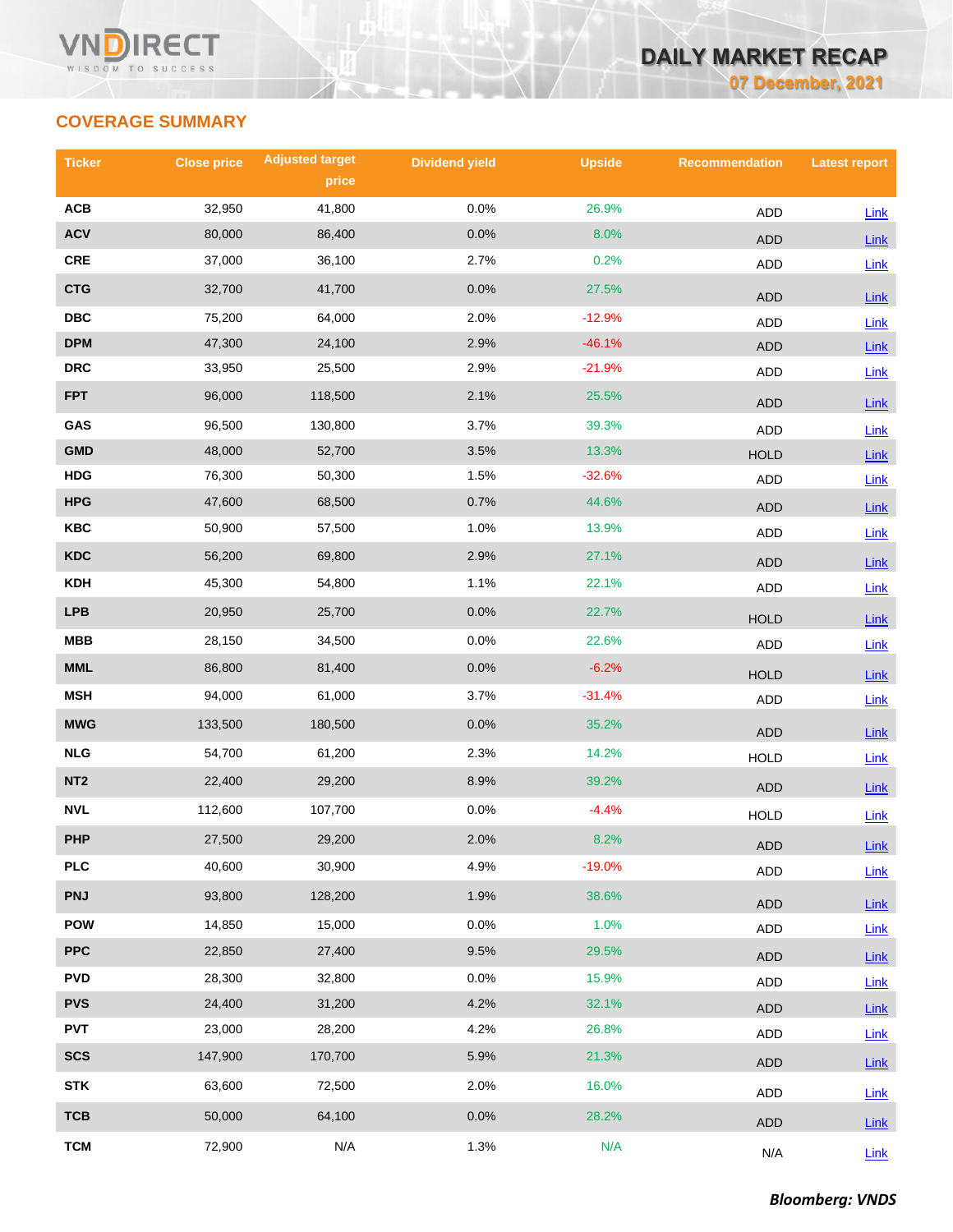

# **DAILY MARKET RECAP**

**07 December, 2021**

| <b>Ticker</b> | <b>Close price</b> | <b>Adjusted target</b><br>price | <b>Dividend yield</b> | <b>Upside</b> | <b>Recommendation</b> | <b>Latest report</b> |
|---------------|--------------------|---------------------------------|-----------------------|---------------|-----------------------|----------------------|
| <b>VCB</b>    | 98,200             | 118,700                         | 0.0%                  | 20.9%         | <b>ADD</b>            | Link                 |
| <b>VHC</b>    | 62,200             | 69,500                          | 3.3%                  | 15.0%         | <b>HOLD</b>           | Link                 |
| <b>VHM</b>    | 81,600             | 115,000                         | 1.8%                  | 42.8%         | <b>ADD</b>            | $Link$               |
| VIB           | 40,950             | 46,400                          | 0.0%                  | 13.3%         | <b>ADD</b>            | Link                 |
| <b>VJC</b>    | 123,000            | 138,900                         | 0.0%                  | 12.9%         | <b>ADD</b>            | $Link$               |
| <b>VNM</b>    | 86,500             | 116,000                         | 4.6%                  | 38.7%         | <b>ADD</b>            | Link                 |
| <b>VPB</b>    | 35,650             | 41,000                          | 0.0%                  | 15.0%         | <b>ADD</b>            | Link                 |
| <b>VRE</b>    | 29,950             | 36,600                          | 0.0%                  | 22.2%         | <b>ADD</b>            | Link                 |
| <b>VTP</b>    | 75,400             | 95,300                          | 2.0%                  | 28.4%         | <b>ADD</b>            | Link                 |
| <b>BCG</b>    | 23,800             | 24,000                          | 3.4%                  | 4.2%          | <b>ADD</b>            | $Link$               |
| <b>SZC</b>    | 57,700             | 58,800                          | 1.9%                  | 3.8%          | <b>ADD</b>            | $Link$               |
| <b>PTB</b>    | 94,900             | 129,700                         | 3.3%                  | 40.0%         | <b>ADD</b>            | Link                 |
| <b>PLX</b>    | 53,500             | 64,900                          | 5.5%                  | 26.8%         | <b>ADD</b>            | Link                 |
| <b>MCH</b>    | 113,000            | 146,800                         | 3.9%                  | 33.8%         | <b>ADD</b>            | Link                 |
| <b>FCN</b>    | 22,950             | 18,400                          | 2.2%                  | $-17.7%$      | <b>ADD</b>            | Link                 |
| <b>TPB</b>    | 47,800             | 52,000                          | 0.0%                  | 8.8%          | ADD                   | Link                 |
| <b>PHR</b>    | 66,100             | 71,500                          | 4.3%                  | 12.4%         | <b>ADD</b>            | <b>Link</b>          |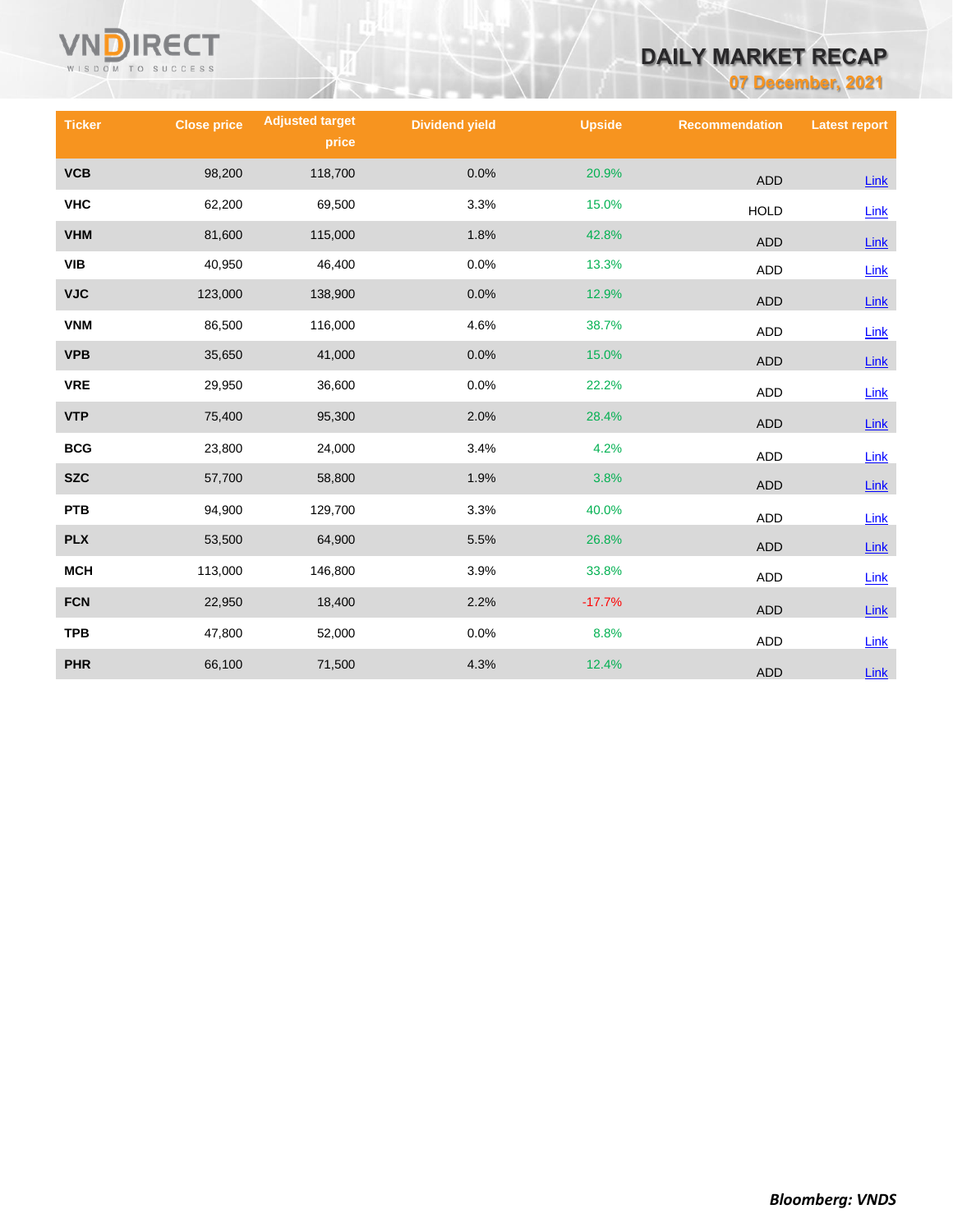**impact**

## **MARKET MOVEMENTS**

WISDOM TO SUCCESS

**RECT** 

|                    |              | <b>HOSE</b> |         |         |            | <b>HNX</b>    |              |       |       |         |            |
|--------------------|--------------|-------------|---------|---------|------------|---------------|--------------|-------|-------|---------|------------|
| <b>Top gainers</b> |              |             |         |         | <b>VND</b> | Top gainers   |              |       |       |         | <b>VND</b> |
| <b>Ticker</b>      | Last         | Chg         | $%$ chg | Vol.    | Index      | <b>Ticker</b> | Last         | Chg   | %chg  | Vol.    | Index      |
|                    | <b>Price</b> |             |         |         | impact     |               | <b>Price</b> |       |       |         | impact     |
| <b>PVD</b>         | 28,300       | 1,850       | 6.99    | '.66MLN | 0.202      | <b>CMS</b>    | 34,100       | 3.100 | 10.00 | 93.177  | 0.033      |
| <b>BKG</b>         | 12,250       | 800         | 6.99    | 726.100 | 0.007      | <b>HUT</b>    | 18,700       | 1,700 | 10.00 | 2.54MLN | 0.760      |
| <b>NHA</b>         | 52,100       | 3,400       | 6.98    | 165.700 | 0.025      | <b>IDC</b>    | 82,500       | 7.500 | 10.00 | 5.91MLN | 2.955      |
| <b>VRE</b>         | 29,950       | 1,950       | 6.96    | 8.99MLN | 1.176      | <b>IVS</b>    | 19,800       | 1,800 | 10.00 | 388,400 | 0.076      |
| <b>SVC</b>         | 126,000      | 8,200       | 6.96    | 17,600  | 0.071      | <b>KVC</b>    | 7,700        | 700   | 10.00 | 2.20MLN | 0.058      |

| <b>Top losers</b> | <b>VND</b>   |          |         |         |          | <b>Top losers</b> |              |          |          |         | <b>VND</b> |
|-------------------|--------------|----------|---------|---------|----------|-------------------|--------------|----------|----------|---------|------------|
| <b>Ticker</b>     | Last         | Chg      | $%$ chg | Vol.    | Index    | Ticker            | Last         | Chg      | $%$ chg  | Vol.    | Index      |
|                   | <b>Price</b> |          |         |         | impact   |                   | <b>Price</b> |          |          |         | impact     |
| <b>TSC</b>        | 14,800       | $-1.100$ | $-6.70$ | 711.400 | $-0.042$ | S55               | 38.700       | $-4,300$ | $-10.00$ | 85,830  | $-0.041$   |
| IDI               | 16,550       | $-1.200$ | $-6.50$ | 242,400 | $-0.071$ | L62               | 8,200        | $-900$   | $-9.89$  | 7,300   | $-0.006$   |
| <b>MCG</b>        | 11.800       | $-850$   | $-7.00$ | 96.700  | $-0.013$ | <b>SDA</b>        | 42.200       | $-4.600$ | $-9.83$  | 176.866 | $-0.179$   |
| <b>SJF</b>        | 14,650       | $-1,050$ | $-7.00$ | 86,200  | $-0.022$ | <b>VTH</b>        | 16,800       | $-1,800$ | $-9.68$  | 800     | $-0.002$   |
| <b>TLD</b>        | 12,850       | $-900$   | $-6.20$ | 1.21MLN | $-0.009$ | <b>BXH</b>        | 15,000       | $-1.600$ | $-9.64$  | 2,936   | $-0.003$   |

| Top index movers |              |       |         |               | <b>VND</b> | Top index movers |              |       |         |          | <b>VND</b> |
|------------------|--------------|-------|---------|---------------|------------|------------------|--------------|-------|---------|----------|------------|
| <b>Ticker</b>    | Last         | Chg   | $%$ chq | Vol.          | Index      | <b>Ticker</b>    | Last         | Chg   | $%$ chq | Vol.     | Index      |
|                  | <b>Price</b> |       |         |               | impact     |                  | <b>Price</b> |       |         |          | impact     |
| <b>VCB</b>       | 98.200       | 2,800 | 2.94    | 820,000       | 2.690      | <b>IDC</b>       | 82.500       | 7.500 | 10.00   | 5.91 MLN | 2.955      |
| <b>GAS</b>       | 96,500       | 4,500 | 4.89    | 964.000       | 2.231      | <b>THD</b>       | 251,800      | 3,200 | 1.29    | 486.800  | 1.471      |
| <b>HPG</b>       | 47.600       | 1.850 |         | 4.04 21.94MLN | 2.143      | <b>SHS</b>       | 47.500       | 1.500 | 3.26    | 7.32MLN  | 0.812      |
| <b>VHM</b>       | 81,600       | 1,900 | 2.38    | 4.52MLN       | 2.143      | <b>HUT</b>       | 18.700       | 1.700 | 10.00   | 2.54MLN  | 0.760      |
| <b>BID</b>       | 43,600       | .650  | 3.93    | .65MLN        | 1.719      | CEO              | 41,900       | 2,700 | 6.89    | 6.10MLN  | 0.730      |

| <b>Top index movers</b> |              |       |         |               | <b>VND</b>   |            | Top index movers |       |         |         | <b>VND</b>   |
|-------------------------|--------------|-------|---------|---------------|--------------|------------|------------------|-------|---------|---------|--------------|
| Ticker                  | Last         | Chg   | $%$ chq | Vol.          | <b>Index</b> | Ticker     | Last             | Chg   | $%$ chq | Vol.    | <b>Index</b> |
|                         | <b>Price</b> |       |         |               | impact       |            | <b>Price</b>     |       |         |         | impact       |
| <b>VCB</b>              | 98.200       | 2,800 | 2.94    | 820,000       | 2.690        | <b>IDC</b> | 82,500           | 7.500 | 10.00   | 5.91MLN | 2.955        |
| GAS                     | 96,500       | 4.500 | 4.89    | 964.000       | 2.231        | <b>THD</b> | 251,800          | 3,200 | 1.29    | 486.800 | 1.471        |
| HPG                     | 47,600       | 1.850 |         | 4.04 21.94MLN | 2.143        | <b>SHS</b> | 47.500           | 1.500 | 3.26    | 7.32MLN | 0.812        |
| <b>VHM</b>              | 81,600       | 1,900 | 2.38    | 4.52MLN       | 2.143        | <b>HUT</b> | 18,700           | 1.700 | 10.00   | 2.54MLN | 0.760        |
| BID.                    | 43.600       | .650  | 3.93    | 1.65MLN       | 1.719        | CEO        | 41.900           | 2.700 | 6.89    | 6.10MLN | 0.730        |

| Top index laggers |              |          |         |         | <b>VND</b>   | Top index laggers |              |          |          |         | <b>VND</b>   |
|-------------------|--------------|----------|---------|---------|--------------|-------------------|--------------|----------|----------|---------|--------------|
| Ticker            | Last         | Chg      | $%$ chq | Vol.    | <b>Index</b> | Ticker            | Last         | Chg      | $%$ chq  | Vol.    | <b>Index</b> |
|                   | <b>Price</b> |          |         |         | impact       |                   | <b>Price</b> |          |          |         | impact       |
| IDI               | 16.550       | $-1.200$ | $-6.76$ | 242,400 | $-0.071$     | VC3               | 53,200       | -4.600   | $-7.96$  | 849.647 | $-0.269$     |
| TSC               | 14,800       | $-1.100$ | $-6.92$ | 711.400 | $-0.042$     | <b>DNP</b>        | 16.200       | $-1.700$ | $-9.50$  | 132.244 | $-0.197$     |
| <b>STK</b>        | 63.600       | $-1.500$ | $-2.30$ | 25.700  | $-0.027$     | <b>SDA</b>        | 42.200       | $-4.600$ | $-9.83$  | 176.866 | $-0.179$     |
| <b>CRE</b>        | 37,000       | $-500$   | $-1.33$ | .53MLN  | $-0.026$     | S <sub>55</sub>   | 38,700       | $-4.300$ | $-10.00$ | 85.830  | $-0.041$     |
| SJF               | 14,650       | $-1,050$ | $-6.69$ | 86.200  | $-0.022$     | QHD               | 33,200       | $-3.400$ | $-9.29$  | 100     | $-0.028$     |

| <b>Top liquidity</b> |              |       |         |         | <b>VND</b> | <b>Top liquidity</b> |              |        |         |         | <b>VND</b>   |
|----------------------|--------------|-------|---------|---------|------------|----------------------|--------------|--------|---------|---------|--------------|
| <b>Ticker</b>        | Last         | Chg   | $%$ chq | Val.    | Index      | <b>Ticker</b>        | Last         | Chg    | $%$ chq | Val.    | <b>Index</b> |
|                      | <b>Price</b> |       |         | (VNDbn) | impact     |                      | <b>Price</b> |        |         | (VNDbn) | impact       |
| <b>HPG</b>           | 47,600       | 1,850 | 4.04    | 1,027   | 2.143      | <b>IDC</b>           | 82,500       | 500.'  | 10.00   | 439     | 2.955        |
| SSI                  | 52,200       | 1,200 | 2.35    | 820     | 0.306      | <b>SHS</b>           | 47,500       | 1,500  | 3.26    | 343     | 0.812        |
| <b>GEX</b>           | 38,350       | 250   | 0.66    | 623     | 0.051      | CEO                  | 41,900       | 2,700  | 6.89    | 240     | 0.730        |
| <b>PDR</b>           | 97,800       | 2,200 | 2.30    | 554     | 0.277      | <b>APS</b>           | 41,500       | 100    | 0.24    | 217     | 0.011        |
| <b>VPB</b>           | 35,650       | 150   | 0.42    | 543     | 0.172      | <b>PVS</b>           | 25,900       | 500. ا | 6.15    | 159     | 0.628        |

*Source: Bloomberg*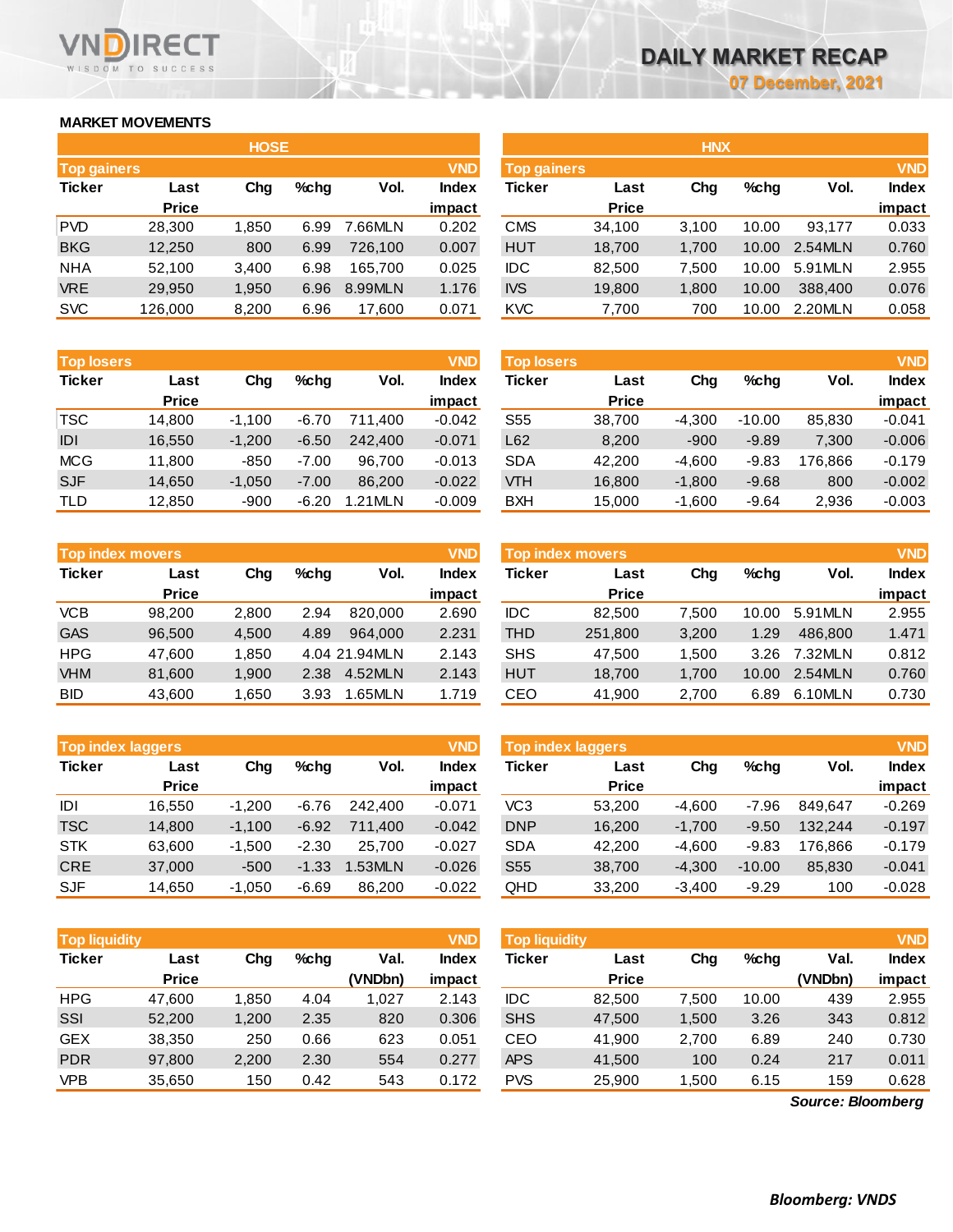

# **DAILY MARKET RECAP 07 December, 2021**

# **FOREIGN ACTIVITIES**

| Volume (Mn'shs)       | <b>HOSE</b> | <b>HNX</b> | Value (VND'bn)        | <b>HOSE</b> | <b>HNX</b>                                |
|-----------------------|-------------|------------|-----------------------|-------------|-------------------------------------------|
| <b>BUY</b>            | 36.4        | 1.0        | <b>BUY</b>            | 1.609.2     | 28.9                                      |
| % of market           | 5.0%        | $0.9\%$    | % of market           | 7.5%        | 0.9%                                      |
| <b>SELL</b>           | 29.0        | 0.5        | <b>SELL</b>           | 1.374.7     | 14.1                                      |
| % of market           | 4.0%        | $0.4\%$    | % of market           | 6.4%        | 0.4%                                      |
| <b>NET BUY (SELL)</b> | 7.4         | 0.5        | <b>NET BUY (SELL)</b> | 234.5       | 14.8                                      |
|                       |             |            |                       |             | $P_{\text{max}} = 110V$ $\overline{111V}$ |

*Source: HSX, HNX*



|  |  | Foreign net buy/sell (30 days) in VND'bn |
|--|--|------------------------------------------|
|  |  |                                          |

| <b>NET BUY (SELL)</b>   | (1,453.7)   | (98.8)     | <b>NET BUY (SELL)</b> | (61, 300.1) | (1,189.0)<br>Cause HOV HAIV |
|-------------------------|-------------|------------|-----------------------|-------------|-----------------------------|
| % of market             | 5.2%        | $1.1\%$    | % of market           | 8.3%        | 5.9%                        |
| <b>SELL</b>             | 8,855.0     | 384.8      | <b>SELL</b>           | 411,173.4   | 9,964.5                     |
| % of market             | 4.4%        | $0.8\%$    | % of market           | 7.1%        | 5.2%                        |
| <b>BUY</b>              | 7,401.2     | 285.9      | <b>BUY</b>            | 349,873.2   | 8,775.5                     |
| <b>Volume (MIn'shs)</b> | <b>HOSE</b> | <b>HNX</b> | Value (VND'bn)        | <b>HOSE</b> | <b>HNX</b>                  |
| <b>YTD ACCUMULATION</b> |             |            |                       |             |                             |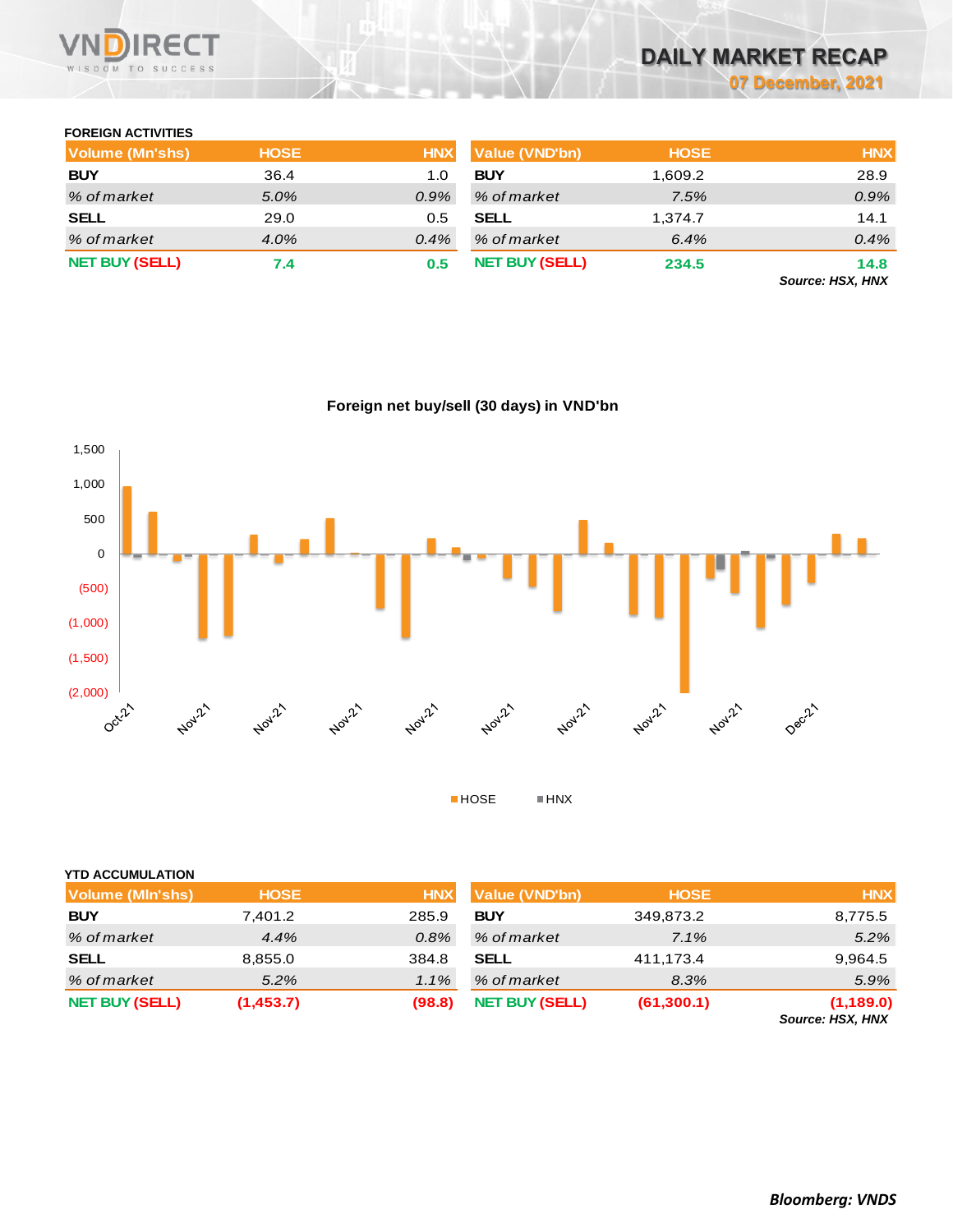## **FORERIN ACTIVITIES**

WISDOM TO SUCCESS

**RECT** 

VN

|               |                               | <b>HOSE</b> |      |       |               | <b>HNX</b>                    |              |       |         |       |               |
|---------------|-------------------------------|-------------|------|-------|---------------|-------------------------------|--------------|-------|---------|-------|---------------|
|               | Top buy by foreigners (value) |             |      |       | <b>VND'bn</b> | Top buy by foreigners (value) |              |       |         |       | <b>VND'bn</b> |
| <b>Ticker</b> | Last                          | Chg         | %chg | Value | <b>Index</b>  | <b>Ticker</b>                 | Last         | Chg   | $%$ chg | Value | Index         |
|               | <b>Price</b>                  |             |      |       | impact        |                               | <b>Price</b> |       |         |       | impact        |
| <b>HPG</b>    | 47,600                        | 1,850       | 4.04 | 196.2 | 2.143         | <b>NDN</b>                    | 20,700       | 1,200 | 6.15    | 8.1   | 0.000         |
| <b>VHM</b>    | 81,600                        | 1,900       | 2.38 | 155.0 | 2.143         | <b>PVI</b>                    | 47,300       | 300   | 0.64    | 3.1   | 0.000         |
| <b>VIC</b>    | 106,700                       | 1,100       | 1.04 | 117.8 | 1.084         | THD                           | 251,800      | 3,200 | 1.29    | 2.6   | 0.000         |
| <b>NLG</b>    | 54,700                        | 1,800       | 3.40 | 57.0  | 0.161         | <b>IDC</b>                    | 82,500       | 7,500 | 10.00   | 2.1   | 0.000         |
| <b>VCB</b>    | 98,200                        | 2,800       | 2.94 | 53.2  | 2.690         | <b>APS</b>                    | 41,500       | 100   | 0.24    | 2.1   | 0.000         |

|               | <b>HNX</b>                    |       |       |       |               |  |  |  |  |  |  |  |  |
|---------------|-------------------------------|-------|-------|-------|---------------|--|--|--|--|--|--|--|--|
|               | Top buy by foreigners (value) |       |       |       | <b>VND'bn</b> |  |  |  |  |  |  |  |  |
| <b>Ticker</b> | Last                          | Chg   |       | Value | <b>Index</b>  |  |  |  |  |  |  |  |  |
|               | <b>Price</b>                  |       |       |       | impact        |  |  |  |  |  |  |  |  |
| <b>NDN</b>    | 20,700                        | 1,200 | 6.15  | 8.1   | 0.000         |  |  |  |  |  |  |  |  |
| <b>PVI</b>    | 47,300                        | 300   | 0.64  | 3.1   | 0.000         |  |  |  |  |  |  |  |  |
| THD           | 251,800                       | 3,200 | 1.29  | 2.6   | 0.000         |  |  |  |  |  |  |  |  |
| <b>IDC</b>    | 82,500                        | 7,500 | 10.00 | 2.1   | 0.000         |  |  |  |  |  |  |  |  |
| <b>APS</b>    | 41,500                        | 100   | 0.24  | 2.1   | 0.000         |  |  |  |  |  |  |  |  |

|               | Top sell by foreigners (value) |       |      |       |        | Top sell by foreigners (value), |              |        |         |       | <b>VND'bn</b> |
|---------------|--------------------------------|-------|------|-------|--------|---------------------------------|--------------|--------|---------|-------|---------------|
| <b>Ticker</b> | Last                           | Chg   | %chg | Value | Index  | Ticker                          | Last         | Chg    | %chg    | Value | Index         |
|               | <b>Price</b>                   |       |      |       | impact |                                 | <b>Price</b> |        |         |       | impact        |
| <b>HPG</b>    | 47,600                         | 1,850 | 4.04 | 272.3 | 2.143  | <b>SHS</b>                      | 47,500       | 1,500  | 3.26    | 4.0   | 0.000         |
| <b>VIC</b>    | 106,700                        | 1,100 | 1.04 | 95.2  | 1.084  | <b>HUT</b>                      | 18,700       | 1,700  | 10.00   | 3.7   | 0.000         |
| <b>NVL</b>    | 112.600                        | 1,600 | 1.44 | 77.4  | 0.611  | API                             | 75.400       | 1.600  | 2.17    | 1.4   | 0.000         |
| <b>VPB</b>    | 35,650                         | 150   | 0.42 | 68.2  | 0.172  | <b>NBC</b>                      | 16,300       | $-500$ | $-2.98$ | 1.1   | 0.000         |
| <b>NLG</b>    | 54.700                         | 1,800 | 3.40 | 64.5  | 0.161  | VCS                             | 117.500      | 300    | 0.26    | 0.6   | 0.000         |

| Top net buy by foreigners (value) |                      |        |      |       | <b>VND'bn</b> | Top net buy by foreigners (value) |                      |        |       |       | <b>VND'bn</b> |
|-----------------------------------|----------------------|--------|------|-------|---------------|-----------------------------------|----------------------|--------|-------|-------|---------------|
| <b>Ticker</b>                     | Last<br><b>Price</b> | Chg    | %chg | Value | <b>Index</b>  | Ticker                            | Last<br><b>Price</b> | Chg    | %chg  | Value | <b>Index</b>  |
|                                   |                      |        |      |       | impact        |                                   |                      |        |       |       | impact        |
| <b>VHM</b>                        | 81,600               | 900, ا | 2.38 | 138.3 | 2.143         | <b>NDN</b>                        | 20.700               | 200, ا | 6.15  | 8.1   | 0.000         |
| <b>FUEVFVND</b>                   | 27,030               | 50     | 0.19 | 47.4  | 0.000         | <b>PVI</b>                        | 47,300               | 300    | 0.64  | 3.0   | 0.000         |
| <b>VCB</b>                        | 98,200               | 2,800  | 2.94 | 32.4  | 2.690         | THD                               | 251.800              | 3,200  | 1.29  | 2.6   | 0.000         |
| <b>HCM</b>                        | 43,950               | 1,750  | 4.15 | 28.1  | 0.139         | <b>IDC</b>                        | 82,500               | 7,500  | 10.00 | 2.1   | 0.000         |
| <b>NKG</b>                        | 38,900               | 550    | 1.43 | 24.2  | 0.031         | <b>APS</b>                        | 41.500               | 100    | 0.24  | 1.9   | 0.000         |

|               | Top net sell by foreigners (value) |       |      |         |                 |            |                      | Top net sell by foreigners (value) |         |         |                              |
|---------------|------------------------------------|-------|------|---------|-----------------|------------|----------------------|------------------------------------|---------|---------|------------------------------|
| <b>Ticker</b> | Last<br><b>Price</b>               | Chg   | %chg | Value   | Index<br>impact | Ticker     | Last<br><b>Price</b> | Chg                                | %chg    | Value   | Index<br>impact              |
| <b>HPG</b>    | 47,600                             | 1,850 | 4.04 | $-76.0$ | 2.143           | <b>HUT</b> | 18,700               | 1.700                              | 10.00   | $-3.70$ | 0.000                        |
| <b>VPB</b>    | 35,650                             | 150   | 0.42 | $-68.2$ | 0.172           | <b>SHS</b> | 47,500               | 1,500                              | 3.26    | $-2.12$ | 0.000                        |
| <b>NVL</b>    | 112,600                            | 1,600 | 1.44 | $-66.7$ | 0.611           | API        | 75,400               | 1,600                              | 2.17    | $-1.34$ | 0.000                        |
| <b>KBC</b>    | 50,900                             | 1,900 | 3.88 | $-41.7$ | 0.283           | <b>NBC</b> | 16,300               | $-500$                             | $-2.98$ | $-0.99$ | 0.000                        |
| <b>GMD</b>    | 48,000                             | 600   | 1.27 | $-36.4$ | 0.047           | EID        | 24,200               | 200                                | 0.83    | $-0.48$ | 0.000                        |
| 7.011.04      |                                    |       |      |         |                 |            |                      |                                    |         |         | Course: Disamborne HOCE HINV |

*Source: Bloomberg, HOSE, HNX*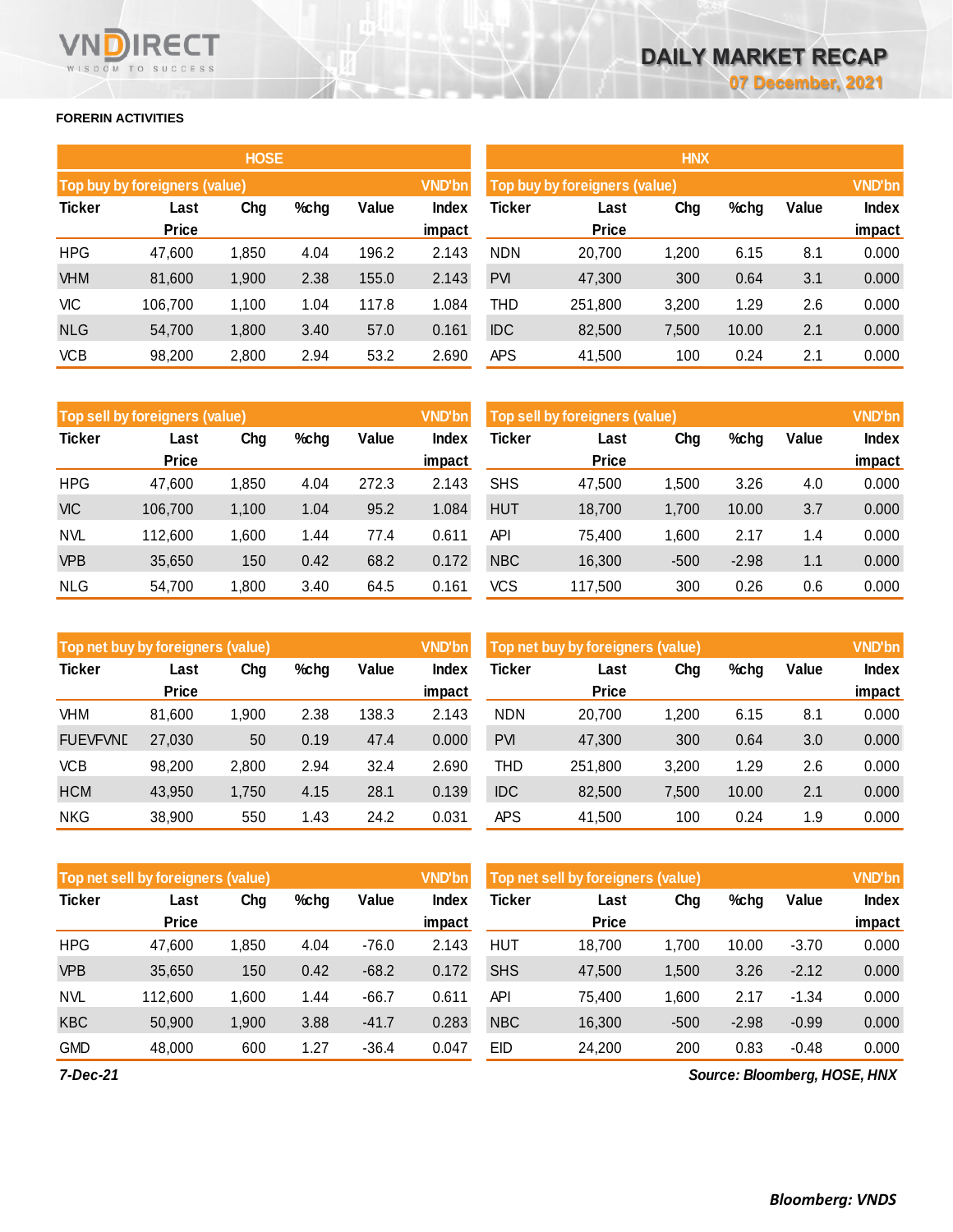**07 December, 2021**

# **TOP 60 MARKET CAP STOCKS SNAPSHOT ON HOSE**

WISDOM TO SUCCESS

| No. Ticker             | <b>Price</b>      |                   | Price change (%)   |                       |                 | <b>Mkt. Cap Outs. Vol. Float ratio</b> |              |              | Avail. Fil Ave. daily vol. | P/E          | P/B                       | <b>ROE</b>   | <b>ROA</b>   |
|------------------------|-------------------|-------------------|--------------------|-----------------------|-----------------|----------------------------------------|--------------|--------------|----------------------------|--------------|---------------------------|--------------|--------------|
|                        | <b>VND</b>        | 1M                | 3M                 | 6M                    | <b>US\$mln</b>  | <b>MIn'shs</b>                         | $\%$         |              | % (30 days-shs)            | $\pmb{\chi}$ | $\boldsymbol{\mathsf{x}}$ | $\%$         | $\%$         |
| 1 VIC VM               | 106,700           | 12.3              | 13.6               | $-2.4$                | 17,582          | 3,805                                  | 24.5         | 36.3         | 3,024,233                  | 85.5         | 4.0                       | 5.1          | 1.1          |
| 2 VCB VM               | 98,200            | 0.7               | $-1.8$             | $-4.7$                | 15,772          | 3,709                                  | 25.2         | 6.4          | 1,019,187                  | 17.2         | 3.3                       | 20.8         | 1.6          |
| 3 VHM VM<br>4 HPG VM   | 81,600<br>47,600  | $-0.5$<br>$-15.9$ | $-3.2$<br>$-6.1$   | 0.1<br>$-9.7$         | 15,386<br>9,220 | 4,354<br>4,473                         | 22.6<br>54.2 | 26.9<br>24.7 | 7,469,614<br>28,349,190    | 9.8<br>6.7   | $4.0\,$<br>2.5            | 40.3<br>45.6 | 17.3<br>21.7 |
| 5 GAS VM               | 96,500            | $-21.2$           | 8.8                | 6.4                   | 7,998           | 1,914                                  | 4.2          | 46.3         | 1,558,357                  | 22.5         | 3.8                       | 17.6         | 12.5         |
| 6 VNM VM               | 86,500            | $-3.0$            | 0.2                | $-3.2$                | 7,828           | 2,090                                  | 35.2         | 45.5         | 3,269,430                  | 19.2         | 5.8                       | 31.2         | 20.5         |
| 7 MSN VM               | 151,900           | 2.8               | 17.0               | 45.4                  | 7,765           | 1,181                                  | 42.2         | 67.9         | 1,338,503                  | 74.8         | 8.3                       | 11.4         | 2.1          |
| 8 TCB VM               | 50,000            | $-5.7$            | 0.7                | $-4.6$                | 7,602           | 3,511                                  | 77.1         | 0.0          | 19,649,170                 | 10.1         | 2.0                       | 22.1         | 3.7          |
| 9 BID VM               | 43,600            | 0.0               | 9.8                | $-6.8$                | 7,594           | 4,022                                  | 19.0         | 13.3         | 2,660,847                  | 17.8         | 2.1                       | 12.2         | 0.6          |
| 10 NVL VM              | 112,600           | 7.2               | 7.4                | 10.2                  | 7,185           | 1,474                                  | 34.2         | 30.3         | 3,582,533                  | 47.4         | 4.8                       | 10.0         | 1.9          |
| 11 VPB VM              | 35,650            | $-6.1$            | 1.1                | $-10.9$               | 6,863           | 4,445                                  | 70.0         | 0.0          | 14,371,530                 | 12.8         | 2.5                       | 21.9         | 2.7          |
| 12 CTG VM<br>13 GVR VM | 32,700            | 0.0<br>$-8.7$     | 0.2<br>$-5.8$      | $-18.8$<br>16.6       | 6,805           | 4,806<br>4,000                         | 35.5<br>3.2  | 4.7          | 13,315,450<br>4,468,004    | 9.5<br>29.4  | 1.7<br>3.0                | 18.6<br>10.6 | 1.2<br>6.3   |
| 14 MBB VM              | 36,600<br>28,150  | $-1.7$            | $-1.6$             | $-4.4$                | 6,340<br>4,606  | 3,778                                  | 56.9         | 12.4<br>0.0  | 14,007,200                 | 9.6          | 1.9                       | 21.7         | 2.3          |
| 15 SAB VM              | 153,000           | $-11.0$           | 2.9                | $-1.4$                | 4,249           | 641                                    | 10.4         | 37.3         | 122,263                    | 26.0         | 4.6                       | 18.7         | 13.6         |
| 16 MWG VM              | 133,500           | 1.1               | 21.0               | 47.1                  | 4,121           | 713                                    | 75.5         | 0.0          | 1,452,770                  | 21.8         | 5.1                       | 25.2         | 9.4          |
| 17 ACB VM              | 32,950            | $-1.6$            | 1.4                | $-4.2$                | 3,855           | 2,702                                  | 84.4         | 0.0          | 6,313,664                  | 9.2          | 2.1                       | 25.8         | 2.2          |
| 18 FPT VM              | 96,000            | $-1.6$            | 2.7                | 16.1                  | 3,772           | 907                                    | 84.1         | 0.0          | 2,142,660                  | 21.6         | 5.1                       | 25.1         | 9.3          |
| 19 VREVM               | 29,950            | $-4.0$            | 10.1               | $-10.2$               | 2,947           | 2,272                                  | 31.2         | 19.5         | 8,717,193                  | 31.4         | 2.2                       | 7.4          | 5.6          |
| 20 PLX VM              | 53,500            | $-0.7$            | 6.2                | $-5.5$                | 2,944           | 1,271                                  | 9.4          | 2.9          | 2,643,157                  | 20.2         | 2.8                       | 14.2         | 5.4          |
| 21 VJC VM              | 123,000           | $-5.4$            | $-1.3$             | 10.0                  | 2,885           | 542                                    | 51.0         | 13.4         | 865,963                    | 441.5        | 3.9                       | 0.9          | 0.3          |
| 22 VIB VM<br>23 SHB VM | 40,950<br>22,450  | 7.8<br>$-10.0$    | 12.2<br><b>N/A</b> | $-20.6$<br><b>N/A</b> | 2,754<br>2,593  | 1,553<br>2,667                         | 63.4<br>86.0 | 0.0<br>6.6   | 2,618,523<br>20,609,040    | 11.4<br>12.2 | 2.9<br>1.9                | 28.9<br>17.4 | 2.3<br>1.1   |
| 24 HDB VM              | 30,000            | 12.4              | 12.4               | 8.2                   | 2,588           | 1,992                                  | 70.0         | 4.4          | 7,190,310                  | 10.7         | 2.2                       | 22.6         | 1.8          |
| 25 SSB VM              | 38,600            | 2.7               | 13.5               | 2.5                   | 2,471           | 1,478                                  | 80.5         | 5.0          | 1,956,360                  | 21.8         | 3.4                       | 17.9         | 1.4          |
| 26 TPB VM              | 47,800            | 9.9               | 31.3               | 28.5                  | 2,425           | 1,172                                  | 55.7         | 0.4          | 3,905,243                  | 10.8         | 2.3                       | 22.9         | 2.0          |
| 27 STB VM              | 28,050            | 1.4               | 0.5                | $-8.6$                | 2,290           | 1,885                                  | 96.3         | 12.7         | 21,661,630                 | 15.0         | 1.6                       | 11.0         | 0.7          |
| 28 BCM VM              | 49,900            | $-7.6$            | 4.0                | $-2.5$                | 2,236           | 1,035                                  | 3.2          | 47.1         | 623,350                    | 28.9         | 3.4                       | 11.8         | 3.8          |
| 29 SSIVM               | 52,200            | 21.7              | 30.8               | 67.6                  | 2,221           | 982                                    | 87.6         | 61.4         | 23,301,010                 | 24.0         | 3.8                       | 19.4         | 5.6          |
| 30 HVN VM              | 22,200            | $-9.9$            | 0.5                | 5.5                   | 2,129           | 2,214                                  | 7.3          | 24.0         | 2,414,783                  | <b>N/A</b>   | 20.5                      | $-267.4$     | $-19.0$      |
| 31 PDR VM              | 97,800            | 3.1               | 17.8               | 17.4                  | 2,087           | 493                                    | 37.6         | 45.7         | 4,388,144                  | 30.2         | 7.7                       | 29.9<br>8.9  | 9.2          |
| 32 BVHVM<br>33 MSB VM  | 58,400<br>24,450  | $-8.8$<br>$-0.6$  | 5.6<br>8.1         | $-0.2$<br>10.0        | 1,877<br>1,617  | 742<br>1,528                           | 34.9<br>86.0 | 22.6<br>0.0  | 1,468,337<br>11,639,960    | 23.6<br>9.1  | 2.0<br>1.8                | 21.2         | 1.2<br>2.2   |
| 34 OCB VM              | 26,800            | $-6.0$            | 15.0               | 5.5                   | 1,590           | 1,370                                  | 77.4         | 0.1          | 7,320,154                  | 8.1          | 1.8                       | 24.9         | 3.0          |
| 35 POW VM              | 14,850            | 14.2              | 23.2               | 15.1                  | 1,506           | 2,342                                  | 20.0         | 46.1         | 20,624,090                 | 12.0         | $1.2$                     | 10.0         | 5.2          |
| 36 DIG VM              | 68,000            | 22.3              | 104.2              | 152.6                 | 1,472           | 500                                    | 57.8         | 47.6         | 8,409,750                  | 38.7         | 5.7                       | 15.5         | 6.4          |
| 37 GEX VM              | 38,350            | 29.8              | 65.2               | 73.5                  | 1,414           | 851                                    | 65.0         | 40.7         | 18,359,540                 | 24.2         | 2.8                       | 12.1         | 2.8          |
| 38 VND VM              | 74,700            | 16.0              | 43.7               | 295.2                 | 1,407           | 435                                    | 83.8         | 82.2         | 8,672,303                  | 14.7         | 3.8                       | 29.7         | 8.6          |
| 39 EIB VM              | 25,600            | 1.2               | $-1.5$             | $-21.8$               | 1,363           | 1,229                                  | 98.8         | 0.4          | 783,140                    | 32.3         | 1.8                       | 5.7          | 0.6          |
| 40 KDH VM              | 45,300            | $-6.0$            | 11.6               | 28.4                  | 1,261           | 643                                    | 85.8         | 17.5         | 2,768,633                  | 24.4         | 3.0                       | 13.1         | 8.0          |
| 41 KBC VM<br>42 DGC VM | 50,900<br>164,200 | 3.9<br>0.6        | 19.8<br>43.2       | 42.0<br>124.9         | 1,256<br>1,216  | 570<br>171                             | 73.0<br>49.5 | 33.2<br>41.8 | 12,084,110<br>1,614,630    | 29.8<br>22.6 | 1.9<br>5.7                | 7.2<br>28.1  | 3.2<br>21.0  |
| 43 LPB VM              | 20,950            | $-9.1$            | $-9.3$             | $-25.3$               | 1,092           | 1,204                                  | 84.5         | 1.1          | 13,207,450                 | 9.2          | 1.6                       | 18.0         | 1.2          |
| 44 VCIVM               | 72,800            | 1.5               | 13.2               | 79.8                  | 1,050           | 333                                    | 75.9         | 79.8         | 5,470,990                  | 17.5         | 3.8                       | 26.7         | 13.5         |
| 45 VGC VM              | 51,900            | 21.0              | 45.4               | 70.2                  | 1,008           | 448                                    | 18.9         | 45.3         | 2,076,913                  | 24.5         | 3.5                       | 14.7         | 4.8          |
| 46 PNJ VM              | 93,800            | $-13.1$           | 8.8                | $-5.8$                | 924             | 227                                    | 82.9         | 1.7          | 726,470                    | 22.3         | 3.8                       | 18.3         | 11.6         |
| 47 NLG VM              | 54,700            | 3.0               | 36.2               | 56.6                  | 904             | 382                                    | 61.5         | 16.4         | 6,495,844                  | 12.6         | 2.4                       | 18.3         | 7.4          |
| 48 REE VM              | 67,500            | $-5.1$            | 5.5                | 21.0                  | 903             | 309                                    | 48.0         | 0.0          | 664,627                    | 12.2         | 1.7                       | 14.7         | 6.8          |
| 49 HCM VM              | 43,950            | 4.4               | 2.4                | 44.5                  | 871             | 458                                    | 62.8         | 7.0          | 5,850,994                  | 16.6         | 3.4                       | 22.1         | 7.5          |
| 50 VCG VM              | 45,050            | 7.3               | 4.5                | 5.8                   | 856             | 439                                    | 36.6         | 47.7         | 3,250,193                  | 34.7         | 3.0                       | 6.6          | 1.9          |
| 51 DCM VM              | 36,200            | 3.1               | 46.9               | 103.9<br>29.1         | 830<br>805      | 529                                    | 24.4         | 44.0         | 8,212,134                  | 21.3         | 2.9<br>2.2                | 13.7         | 10.9         |
| 52 DXG VM<br>53 DPM VM | 31,200<br>47,300  | 28.9<br>$-6.0$    | 63.1<br>33.8       | 140.7                 | 802             | 596<br>391                             | 82.6<br>38.9 | 21.1<br>39.7 | 14,358,150<br>6,104,817    | 24.0<br>11.8 | 2.1                       | 10.3<br>18.6 | 3.0<br>13.4  |
| 54 HSG VM              | 36,100            | $-22.3$           | $-14.3$            | $-12.5$               | 771             | 493                                    | 68.9         | 40.3         | 9,149,293                  | 4.1          | 1.6                       | 49.6         | 19.4         |
| 55 DHG VM              | 122,000           | 20.6              | 17.8               | 29.6                  | 691             | 131                                    | 5.7          | 45.7         | 43,107                     | 20.3         | 4.4                       | 22.6         | 18.3         |
| 56 SBT VM              | 23,450            | 0.9               | 5.9                | 12.2                  | 639             | 629                                    | 42.7         | 92.4         | 8,031,787                  | 22.0         | 1.8                       | 8.3          | 3.7          |
| 57 GMD VM              | 48,000            | $-5.9$            | $-5.5$             | 20.0                  | 626             | 301                                    | 96.7         | 8.2          | 3,650,147                  | 33.3         | 2.4                       | 7.4          | 4.8          |
| 58 BHN VM              | 61,500            | $-0.2$            | 9.6                | 1.3                   | 617             | 232                                    | 0.9          | 31.6         | 5,073                      | 26.8         | 3.0                       | 10.9         | 7.1          |
| 59 KDC VM              | 56,200            | 3.6               | 3.6                | 5.5                   | 612             | 252                                    | 56.0         | 29.7         | 2,368,270                  | 27.6         | 2.4                       | 8.7          | 4.0          |
| 60 ITA VM              | 14,300            | 66.9              | 101.1              | 85.5                  | 581             | 938                                    | 58.0         | 42.9         | 22,578,010                 | 81.3         | 1.2                       | 1.5          | 1.2          |